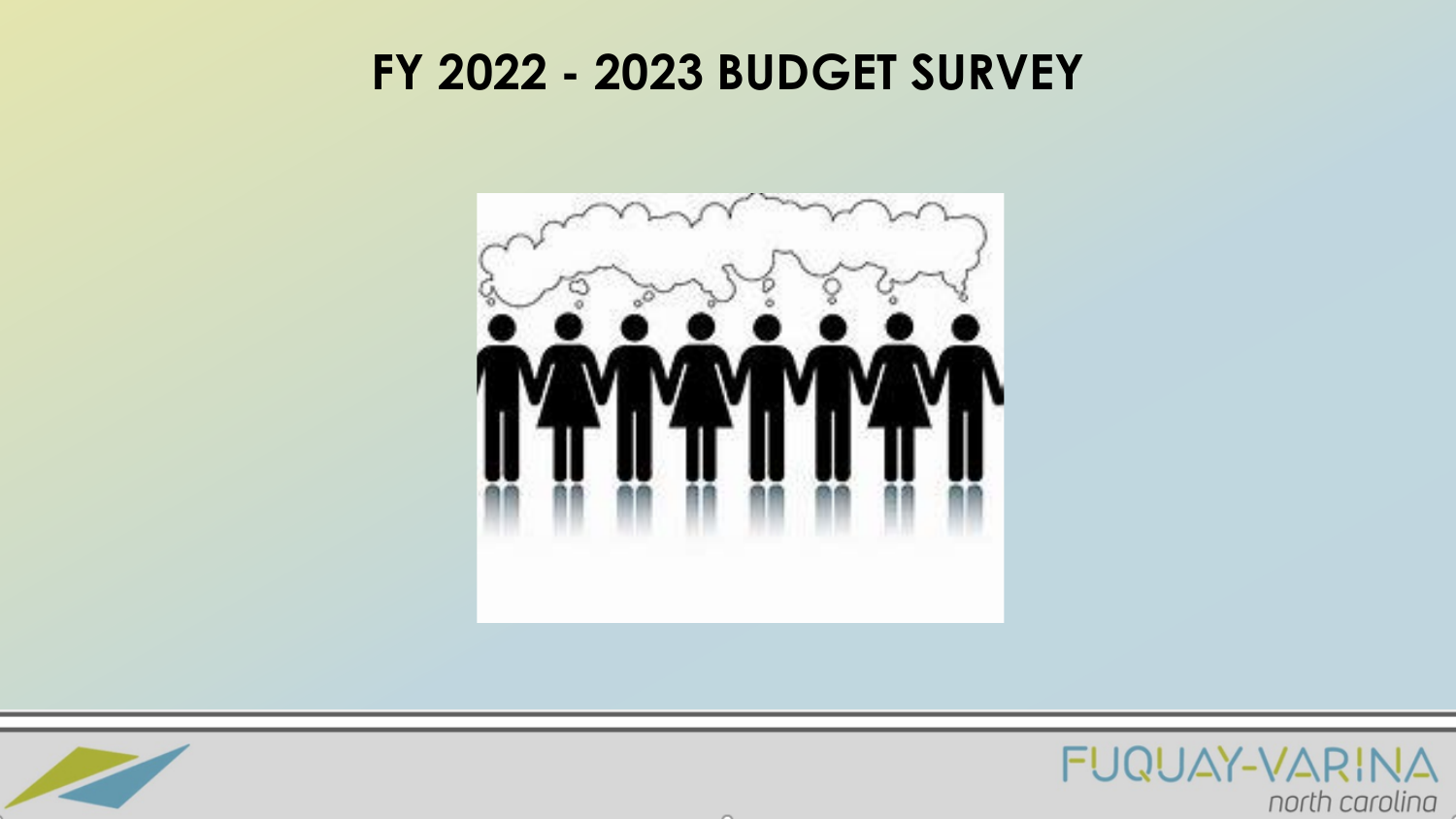### **ADVANCING STRATEGIC PLAN**

#### **VISION STATEMENT**

o **Fuquay-Varina is a dynamic, inclusive, and caring community that provides exceptional service while offering economic opportunity, sense of place, and an unmatched quality of life.**

#### **MISSION STATEMENT**

o **The Town of Fuquay-Varina will improve quality of life by developing and maintaining robust infrastructure, committing to environmental and fiscal sustainability, fostering economic and cultural opportunities, providing safety and security, and delivering exceptional municipal services, all while continuing to be a dash more.**



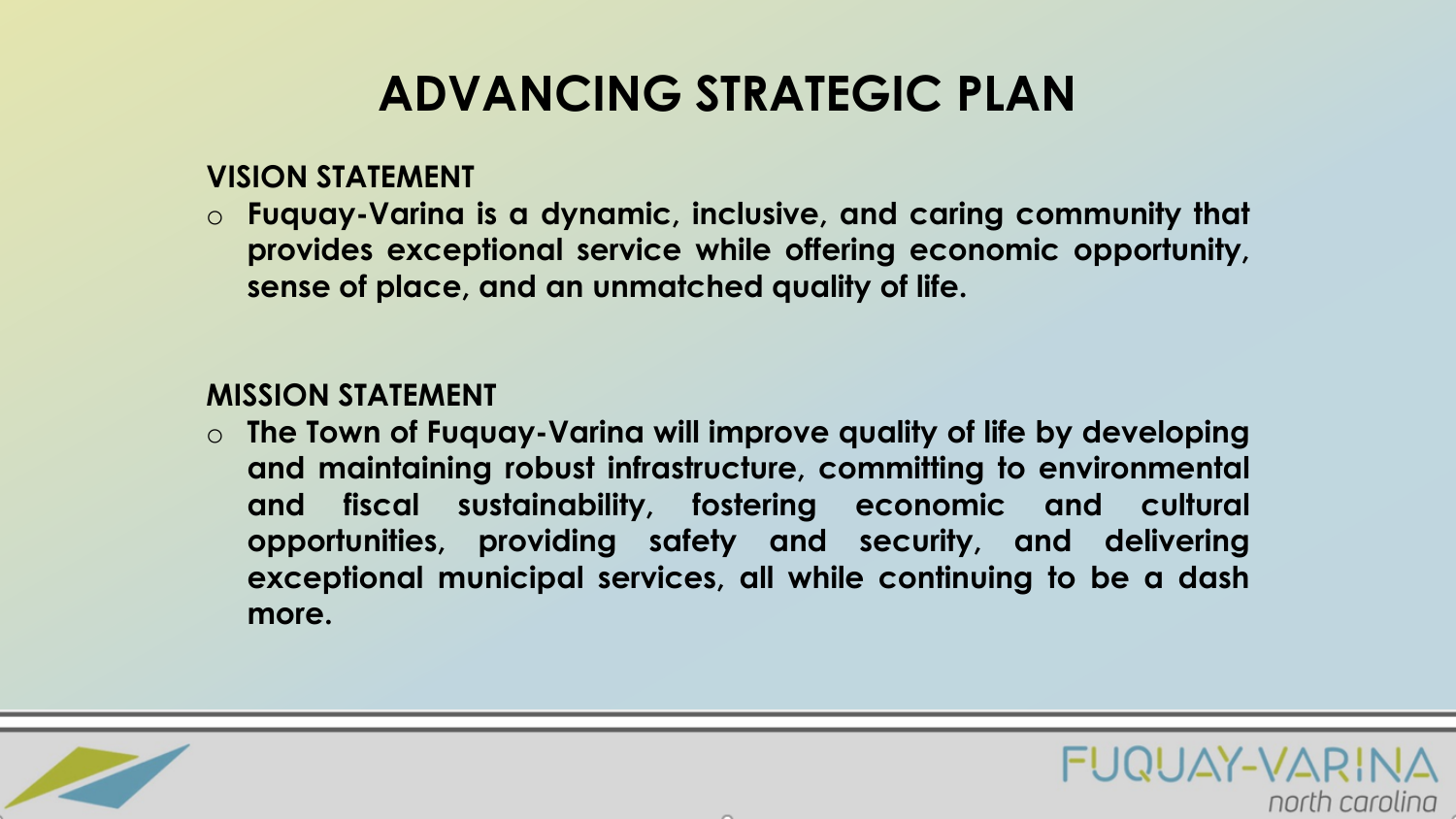## **FUQUAY-VARINA CORE VALUES**



o **Effective Government and Governance**



o **Safety and Security**



 $\textcircled{\tiny{\textcircled{\tiny{R}}}}$ 

o **Economic Vitality**



o **Preserving Character and Identity**



o **Quality of Life**



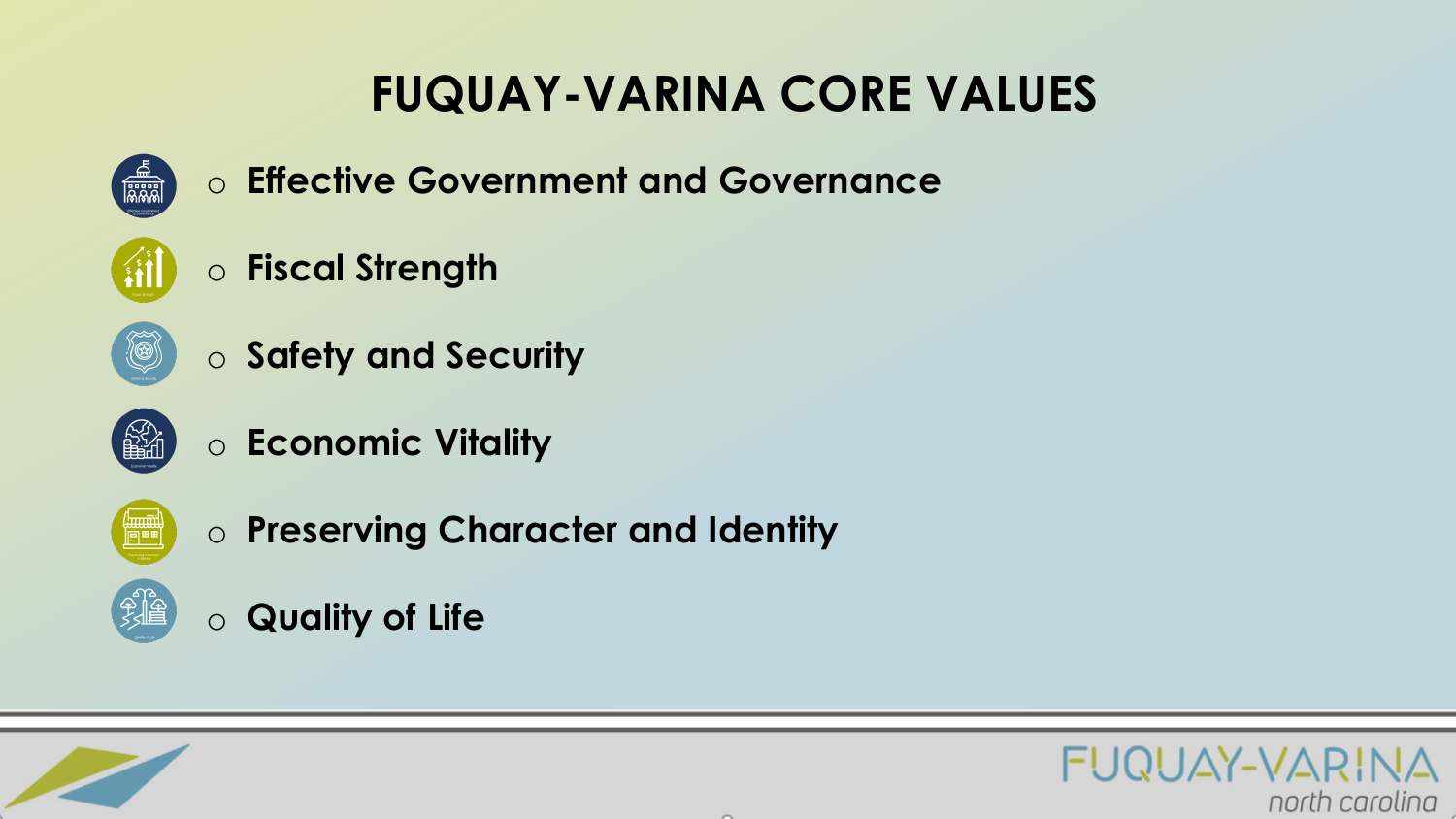#### **SURVEY QUESTIONS**

- o **Are you a resident of Fuquay-Varina?**
- o **Do you own a business in Fuquay-Varina?**
- o **Are you familiar with the Strategic Plan?**
- o **Rank the Core Values in order of importance to you**
- o **What does each Core Value mean to you?**



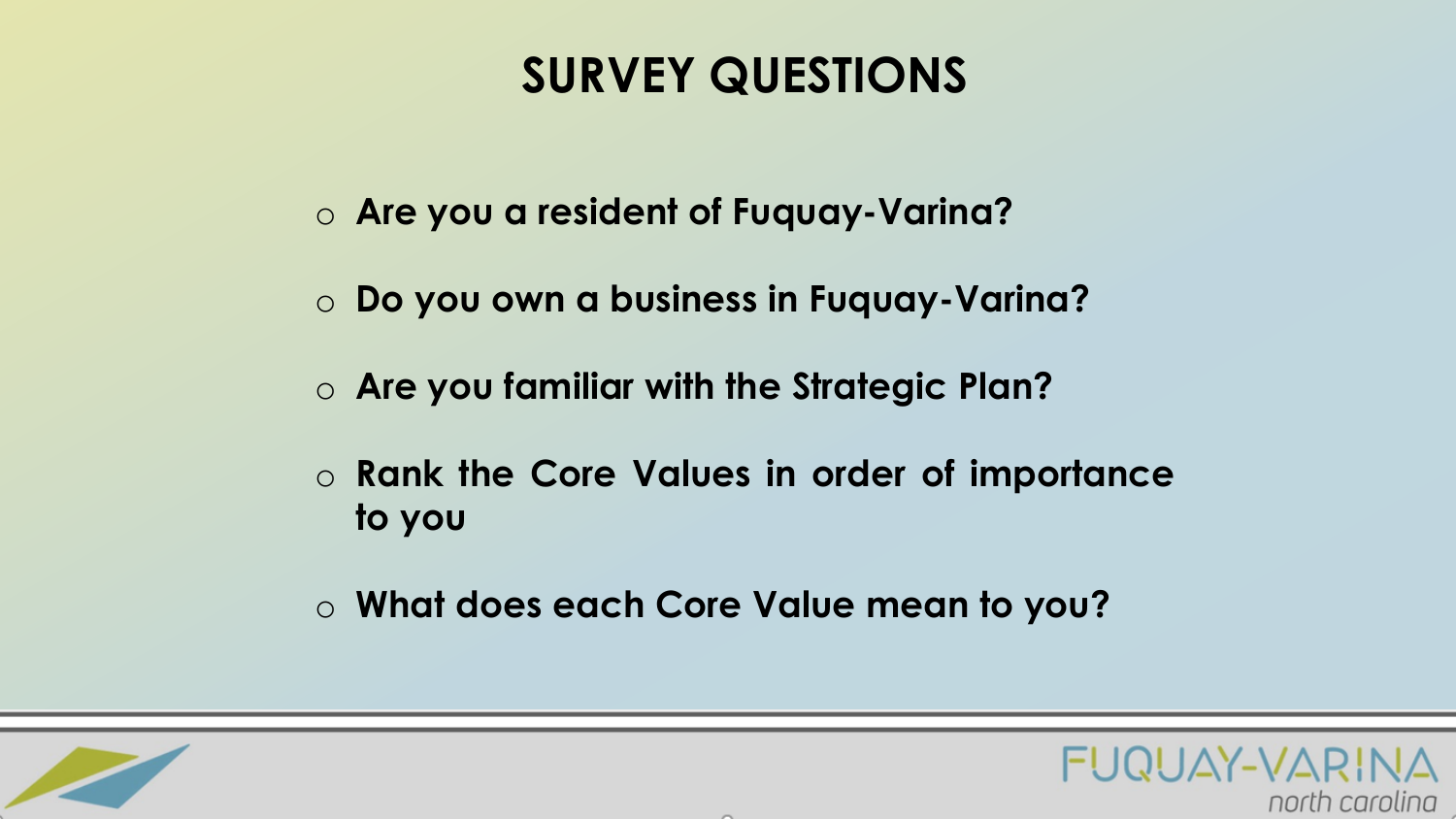#### **DEMOGRAPHIC INFORMATION**

96 3 **Yes No** 9 91 **No** 

 $\sim$ 

o **Are you a resident of Fuquay-Varina?** o **Do you own a business in Fuquay-Varina?**

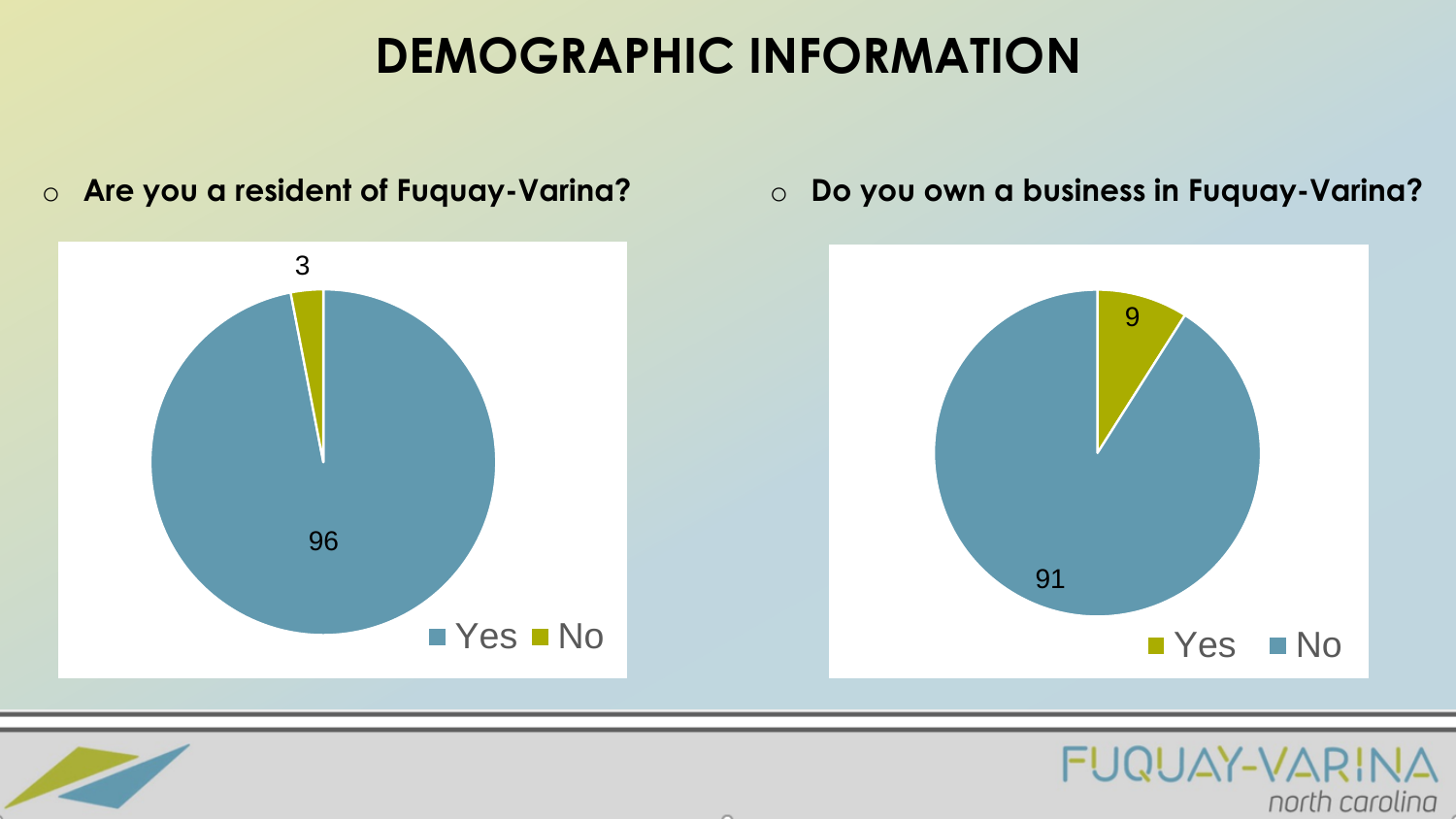#### **DEMOGRAPHIC INFORMATION**



#### o **Are you familiar with the Strategic Plan?**



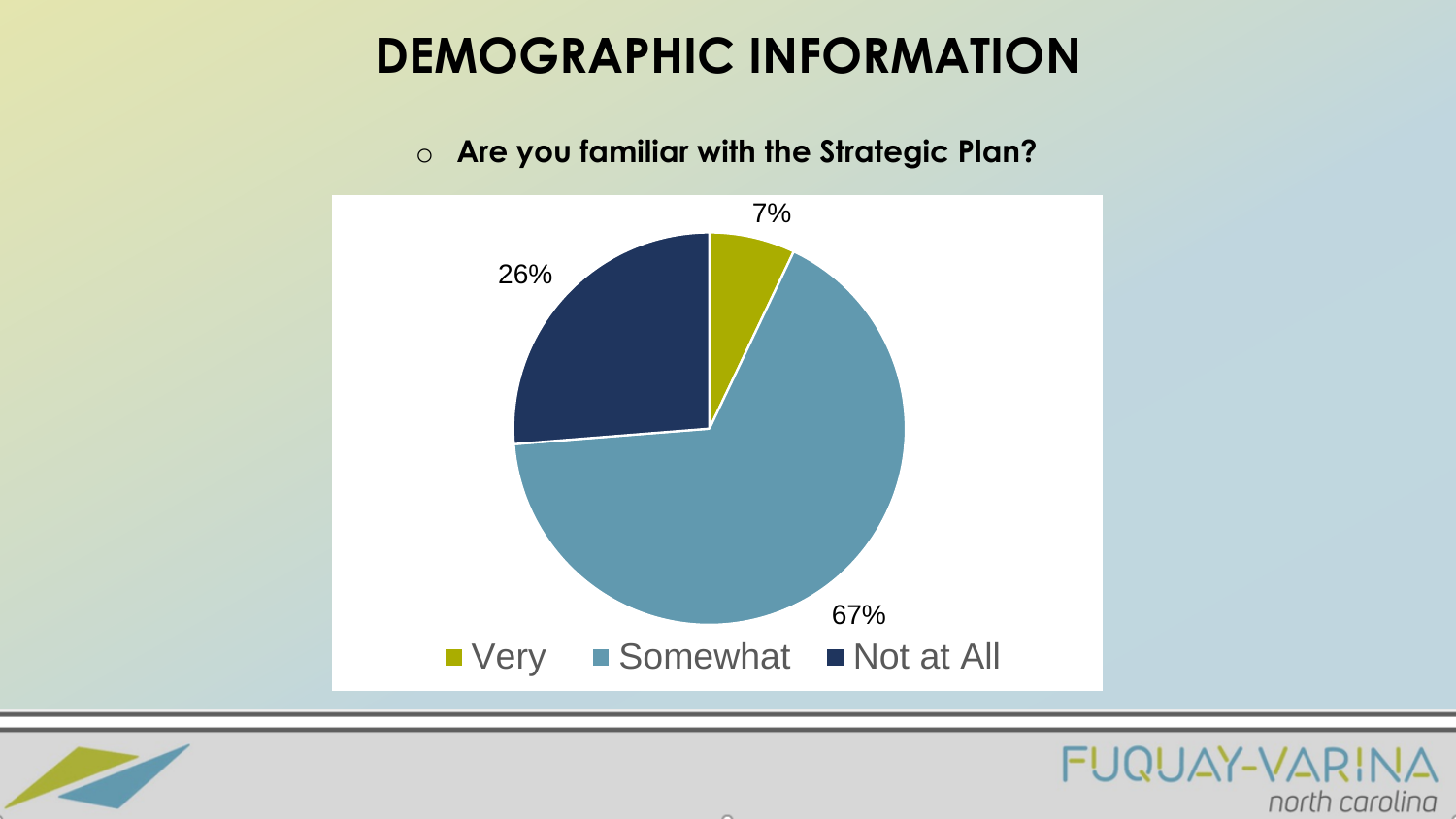#### **CORE VALUE IMPORTANCE**



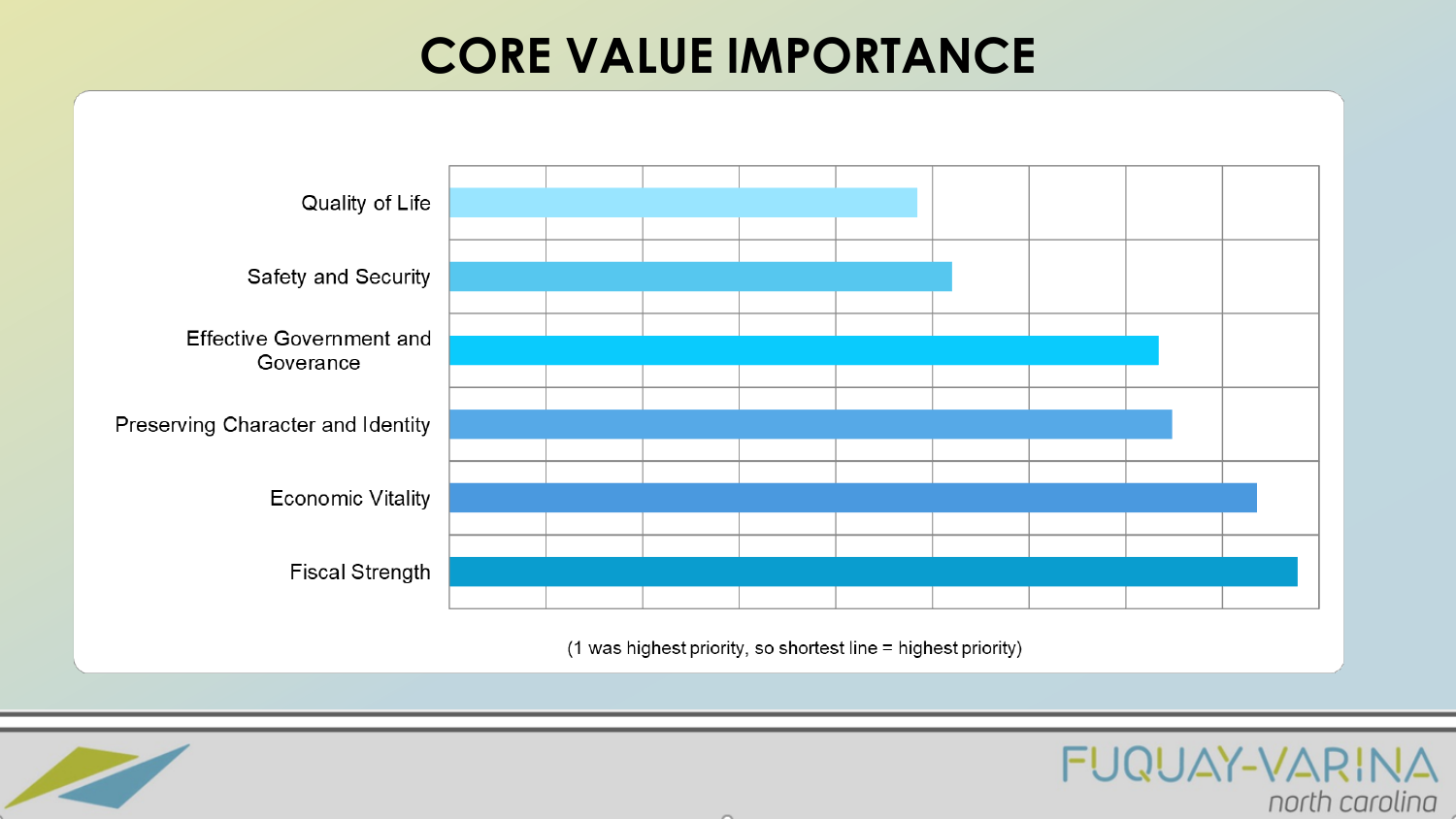

# **QUALITY OF LIFE**

#### Attributes Mentioned:

- Safe, age in place
- Good parks, roads, sidewalks
- Plenty to do (Active lifestyle)
- Good jobs
- Diverse socio-economically

#### Concerns:

- More activities
- **Affordability**
- Preserving greenspace
- **Better transportation**
- Don't want to leave Town for conveniences

Y-VAR

north carolina



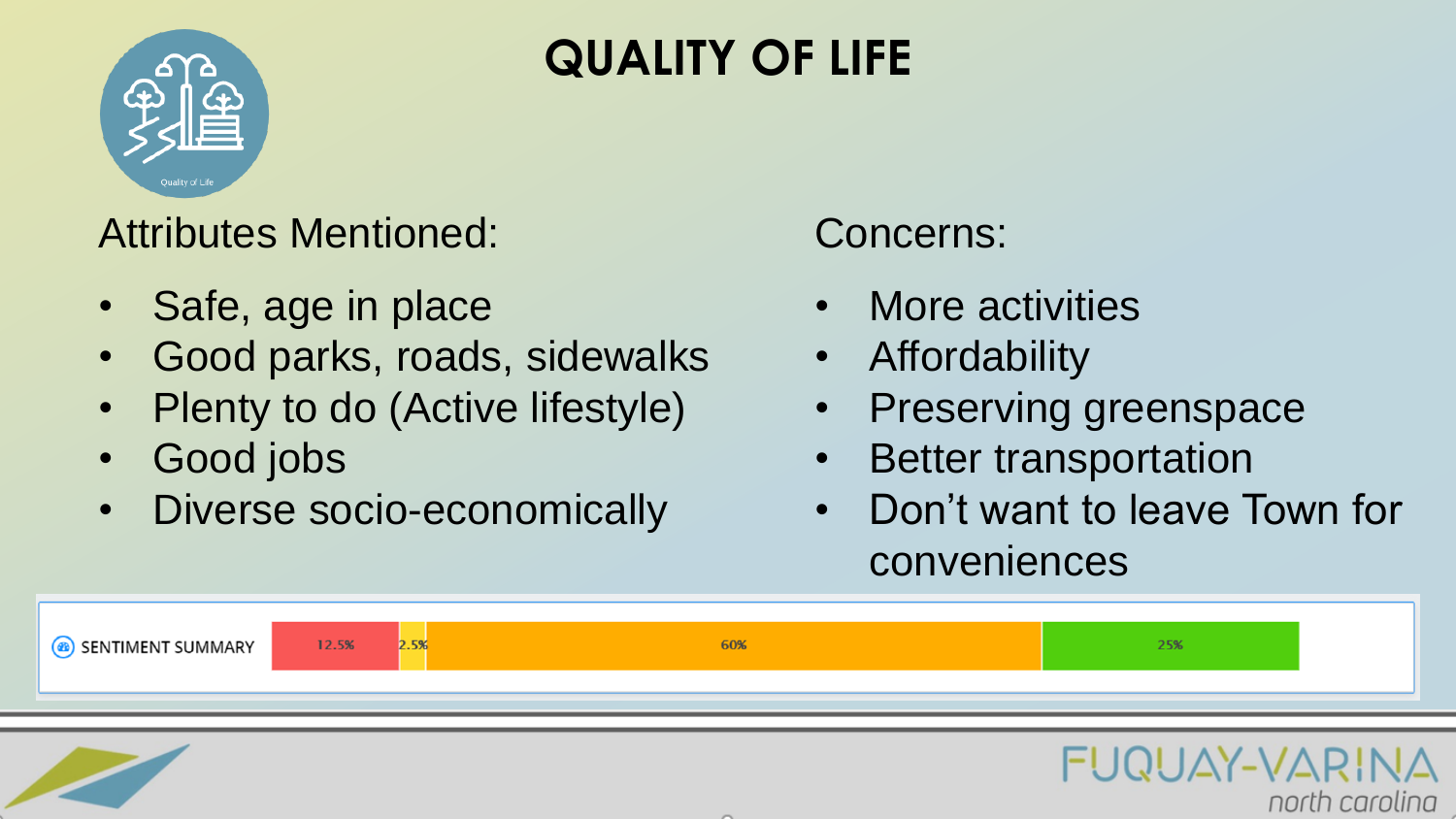

# **QUALITY OF LIFE INITIATIVES IN FY 2023 RECOMMENDED BUDGET**

- Parks Maintenance & Athletic Program Specialist positions
- Community Center North construction
- Outside Sound Equipment for Town events
- Debris Collection & Sanitation Supervisor
- 10 Utility Enterprise positions



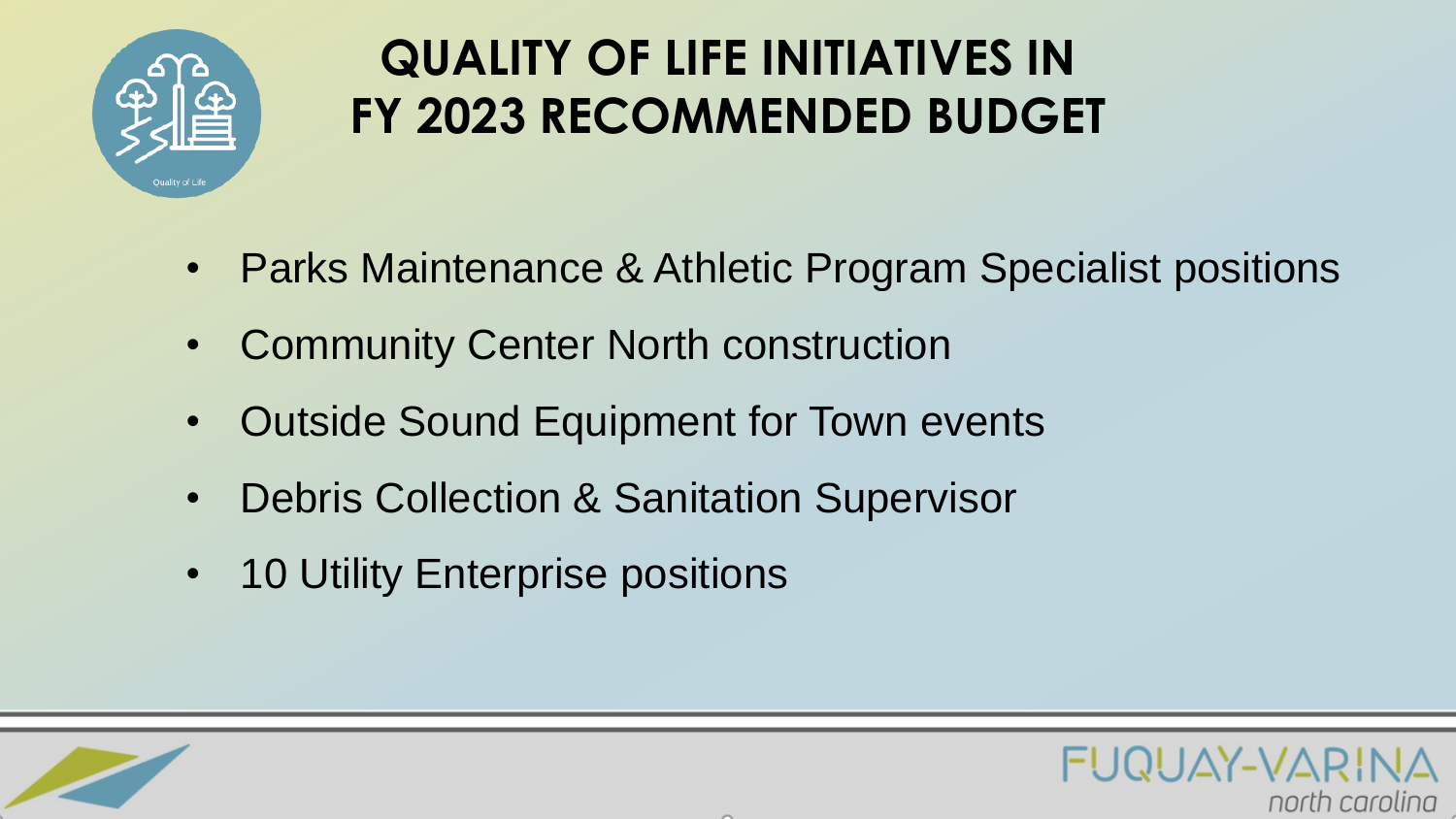

# **SAFETY AND SECURITY**

Attributes Mentioned:

- Home, neighborhood, streets
- Sense of pride and community
- **Traffic safety**
- Robust Fire & Police staffing and facilities

Concerns:

- Enforcement of traffic and noise ordinances
- Internet in rural areas to support home security options

AY-VARII

north carolina

• Equitable policing



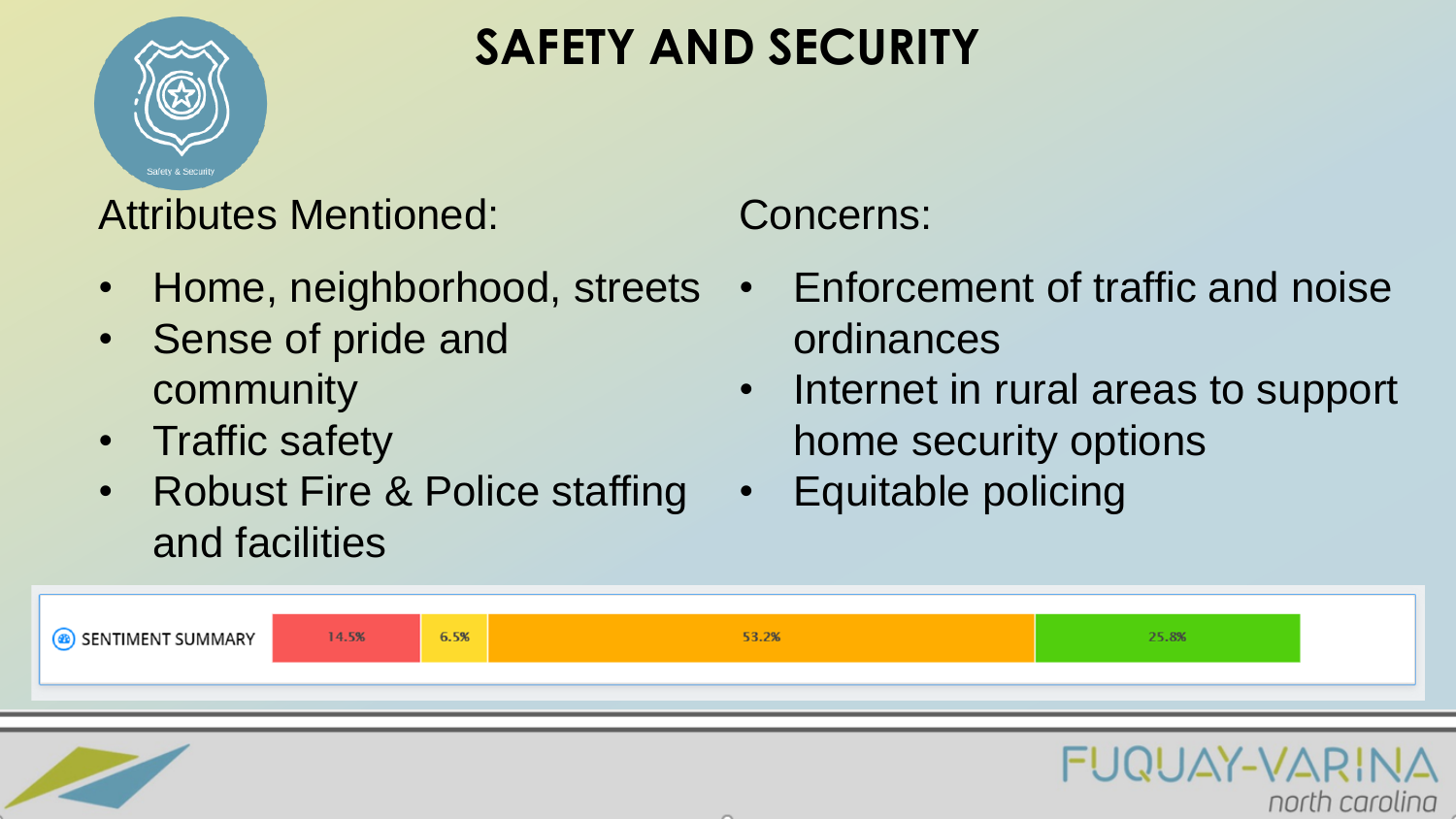

### **SAFETY AND SECURITY INITIATIVES IN FY 2023 RECOMMENDED BUDGET**

- 4 Police Officers
- 9 Fire Fighters
- Fire Station #4 construction
- 3 Streets positions
	- Asphalt / Hotbox Recycler
	- Message Boards
- Engineering Inspector
- Building Inspector



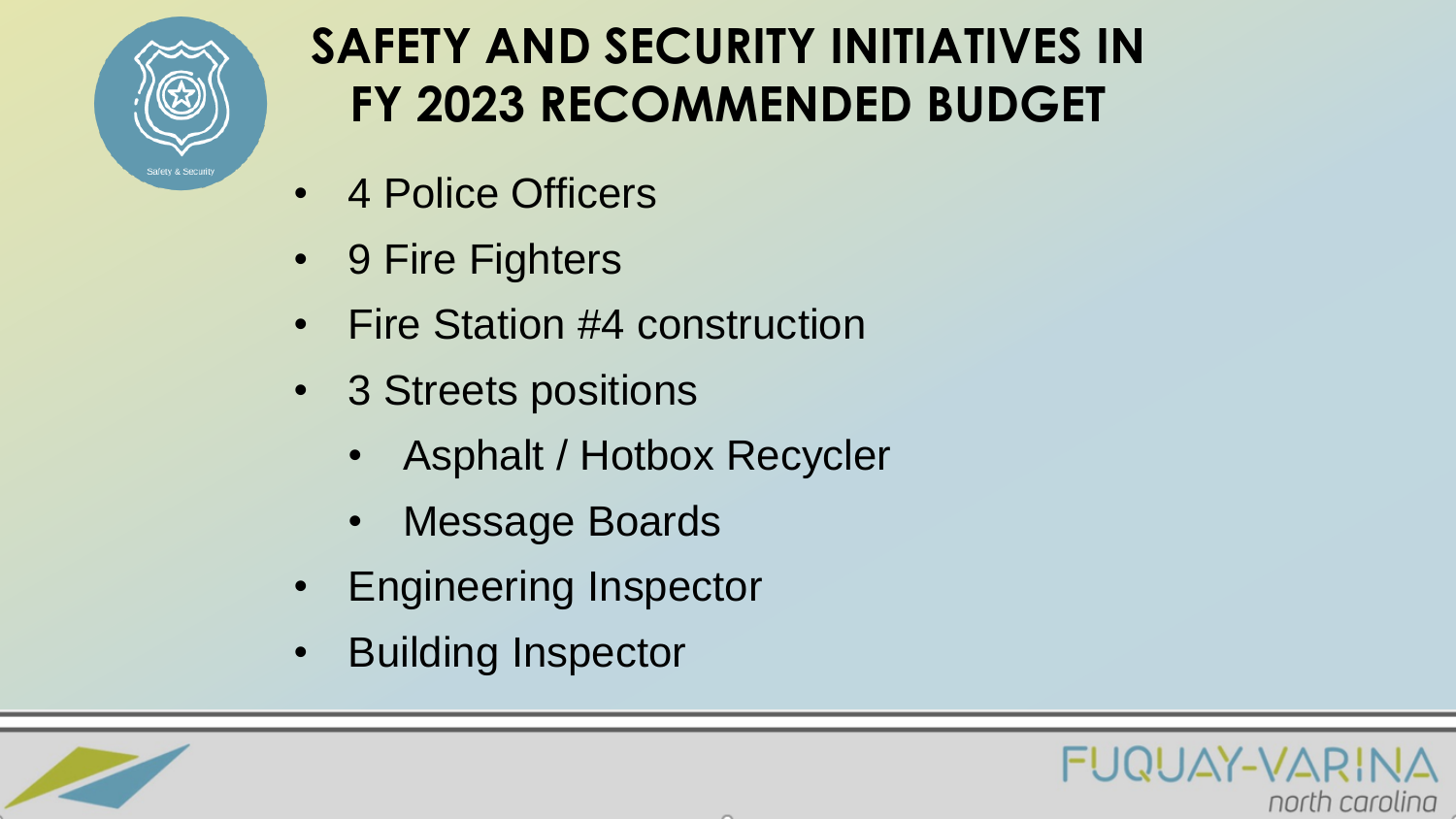

#### **EFFECTIVE GOVERNMENT AND GOVERNANCE**

Attributes Mentioned:

- Honest, Ethical, Integrity
- Fiscal Stewardship, Restraint
- **Transparency**
- Listens and Responds
- Equitable decisions benefit all areas of Town and residents

#### Concerns:

• Town planning that considers current residents as well as future ones

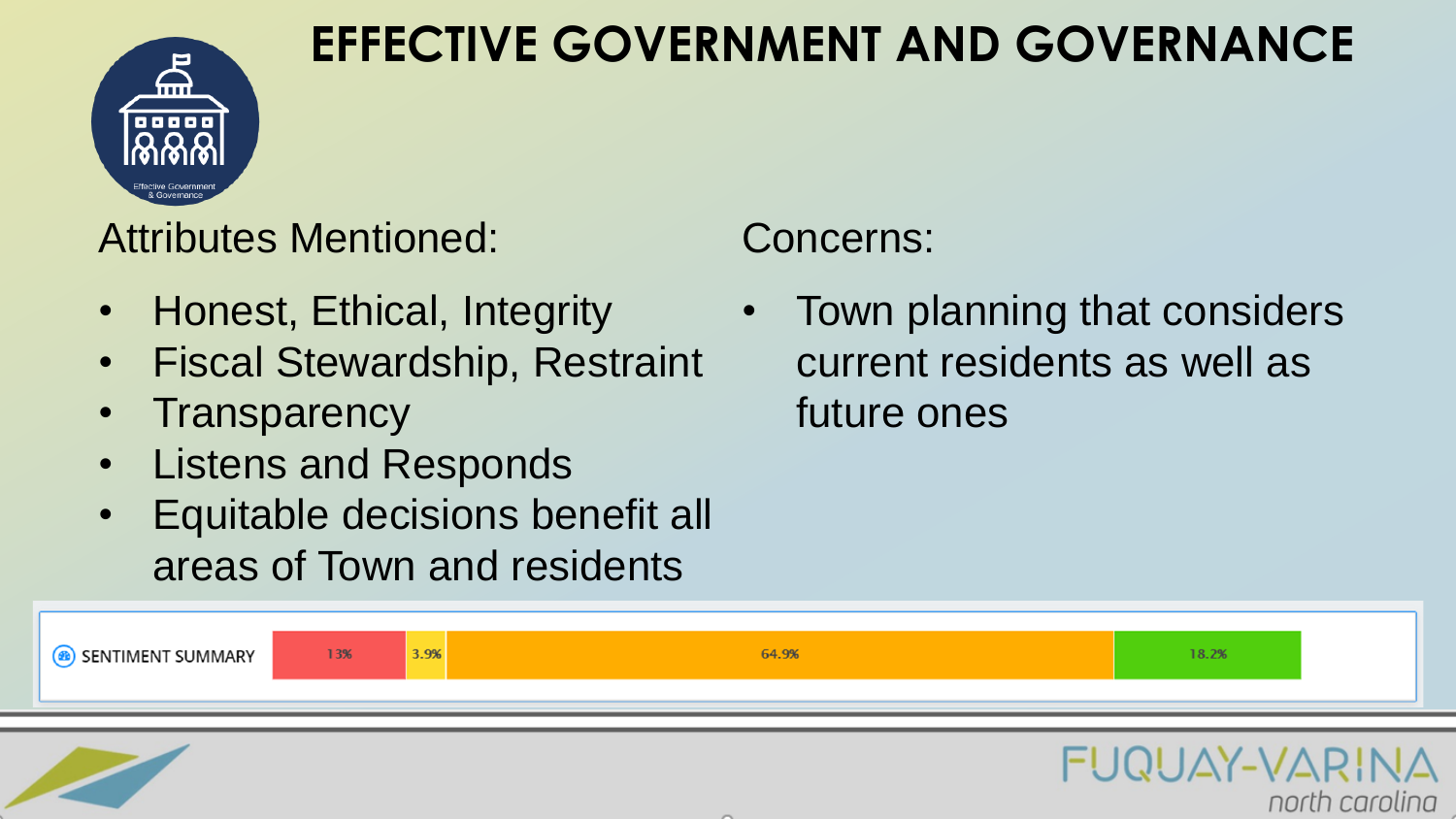

# **EFFECTIVE GOVERNMENT AND GOVERNANCE INITIATIVES IN FY 2023 RECOMMENDED BUDGET**

- Purchasing Manager
- Communications / Marketing Specialist
- Development Liaison



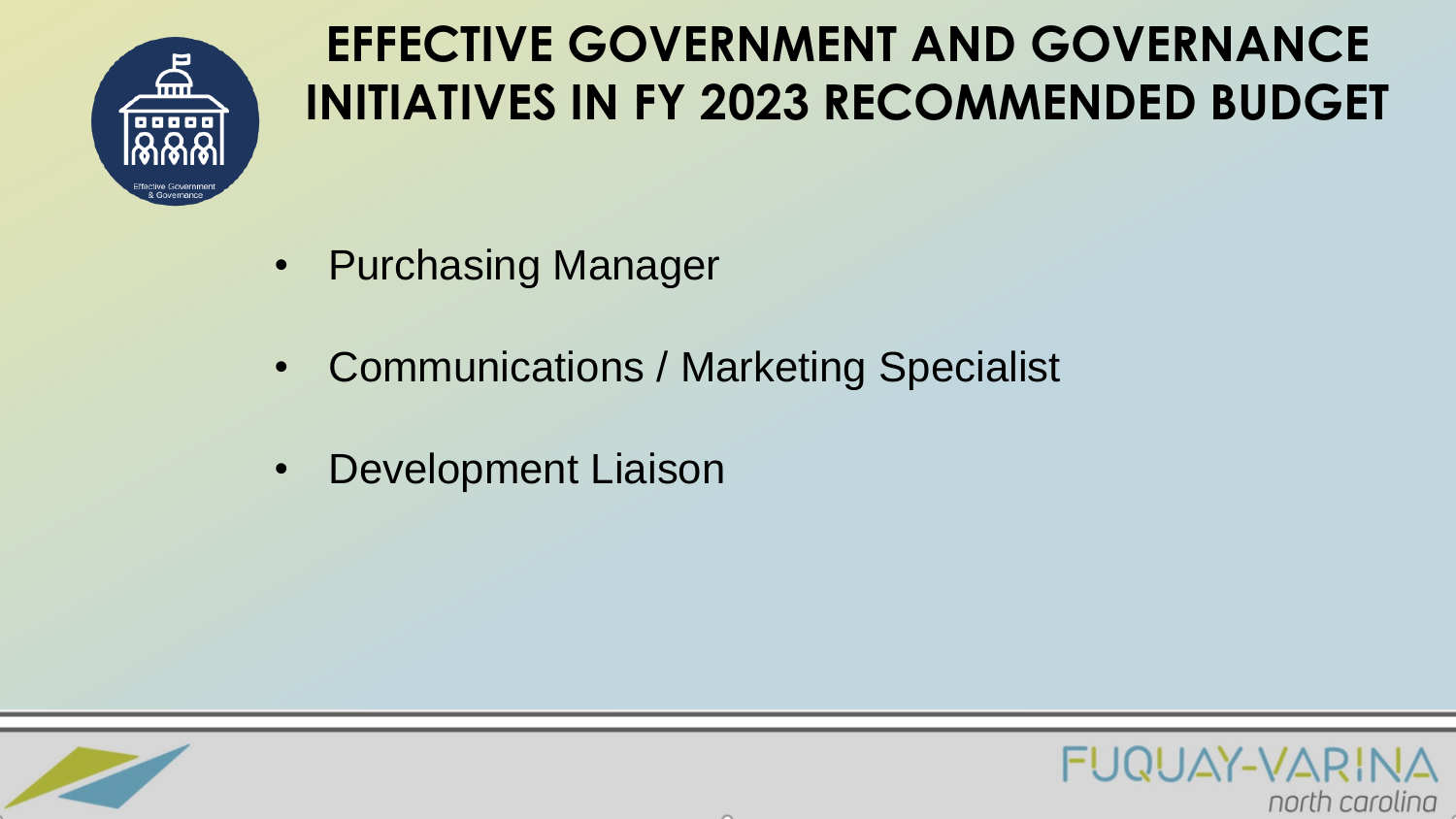

# **PRESERVING CHARACTER AND IDENTITY**

#### Attributes Mentioned:

- Home Town Feel
- Small Town Charm
- Mom & Pop Vibe
- Balanced growth that preserves
	- Downtown character
	- Historical places
	- **Greenspace**

| SENTIMENT SUMMARY | 14.3% | <b>L.VO</b> | 63.6% | 19.5% |
|-------------------|-------|-------------|-------|-------|
|                   |       |             |       |       |



Concerns:

- Gentrification (affordability)
- Don't become another Cary or Holly Springs

UAY-VARI

north carolina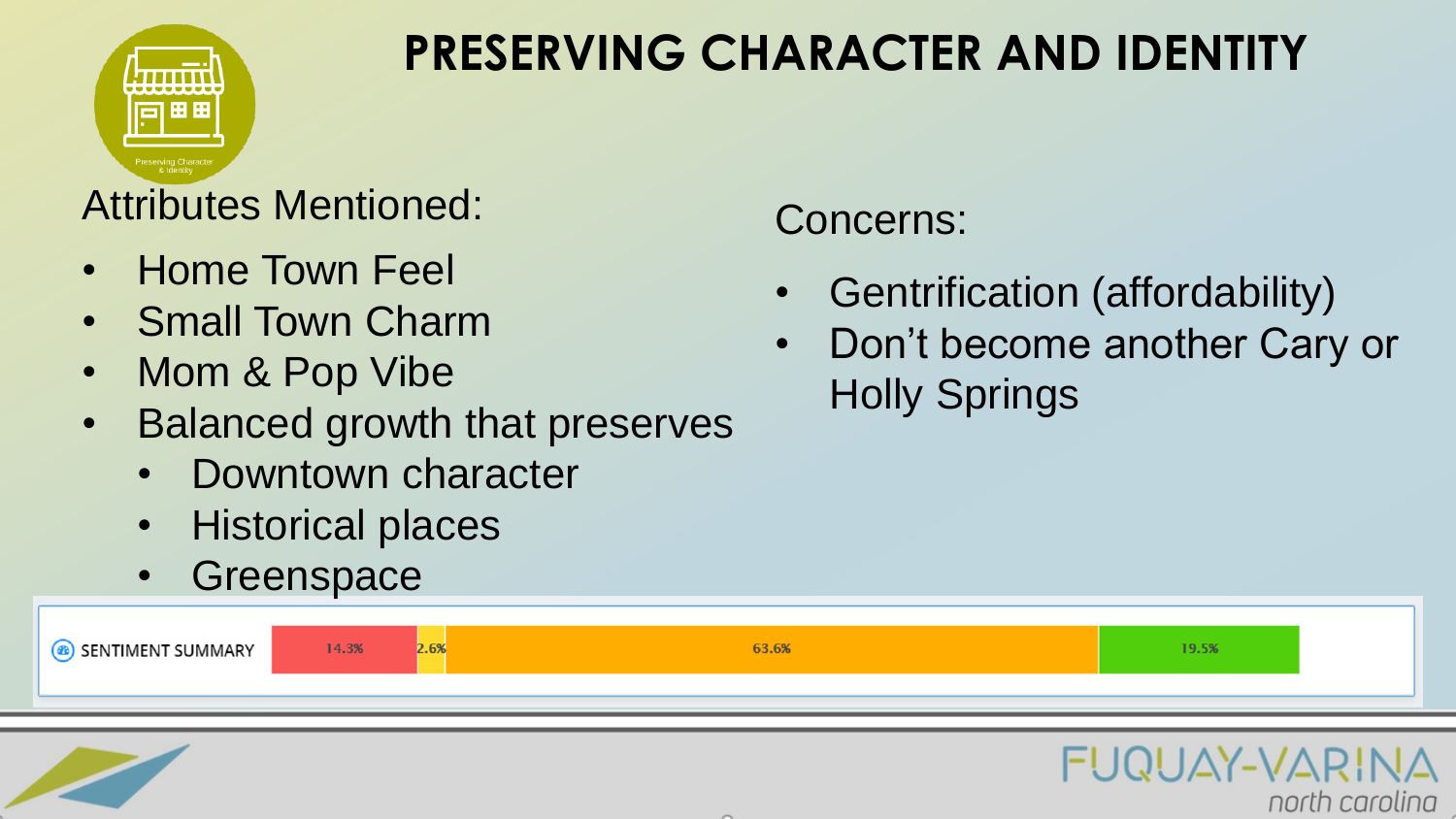

# **PRESERVING CHARACTER AND IDENTITY INITIATIVES IN FY 2023 RECOMMENDED BUDGET**

- Downtown Generational Plan
- N. Ennis Landscaping



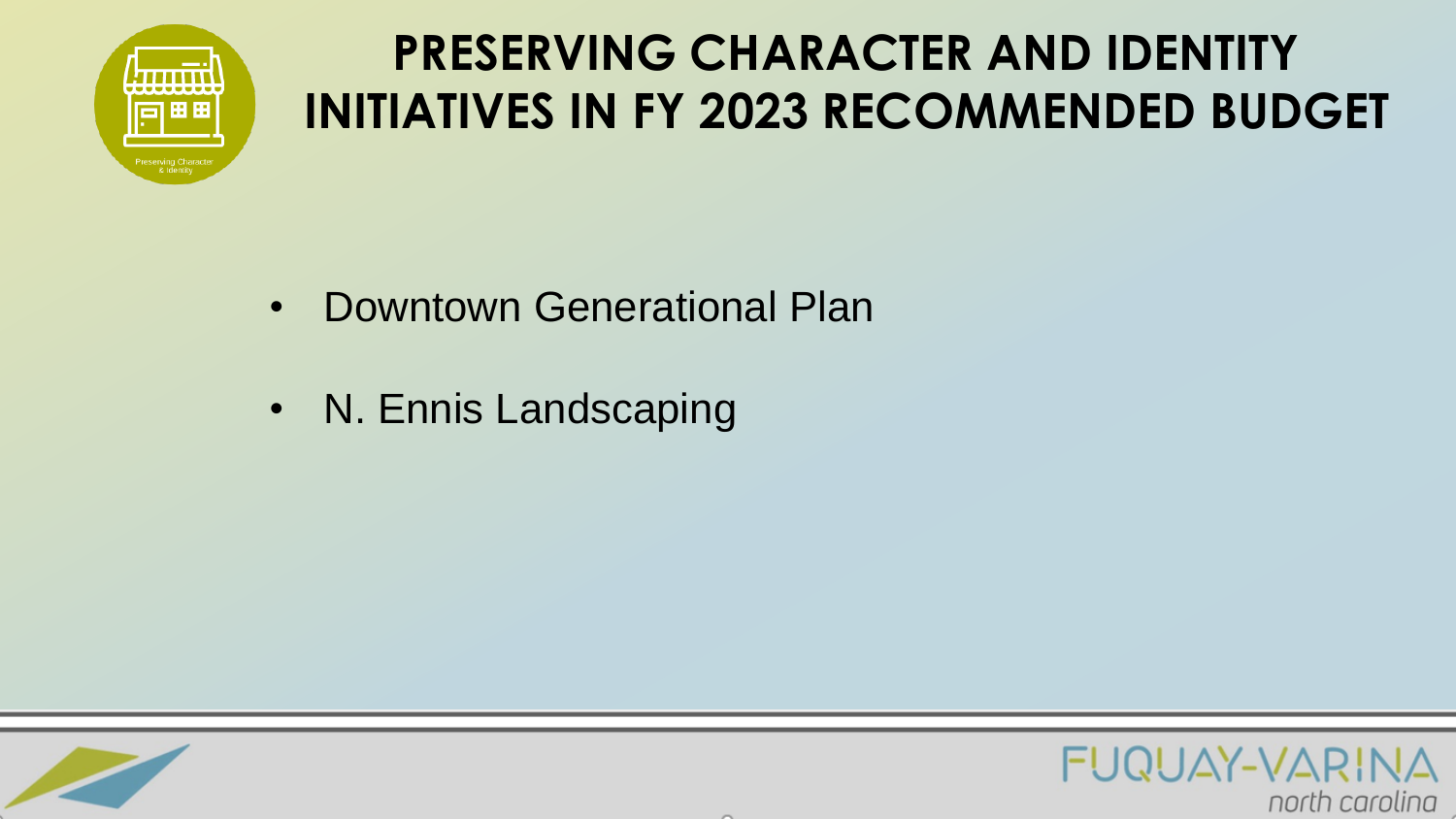

# **ECONOMIC VITALITY**

Attributes Mentioned:

- Variety will help vitality
- Locally-owned, small businesses
- Balance between business and residential growth
- Good jobs
- Sustainable growth

Concerns:

- No need to go elsewhere
- Too many national chain stores
- Cohesive plan, not growth for growth's sake
- Transportation infrastructure

 $AY-VAR$ 

north carolina

Ease of starting, doing business in Fuquay-Varina

| SENTIMENT SUMMARY |
|-------------------|
|-------------------|

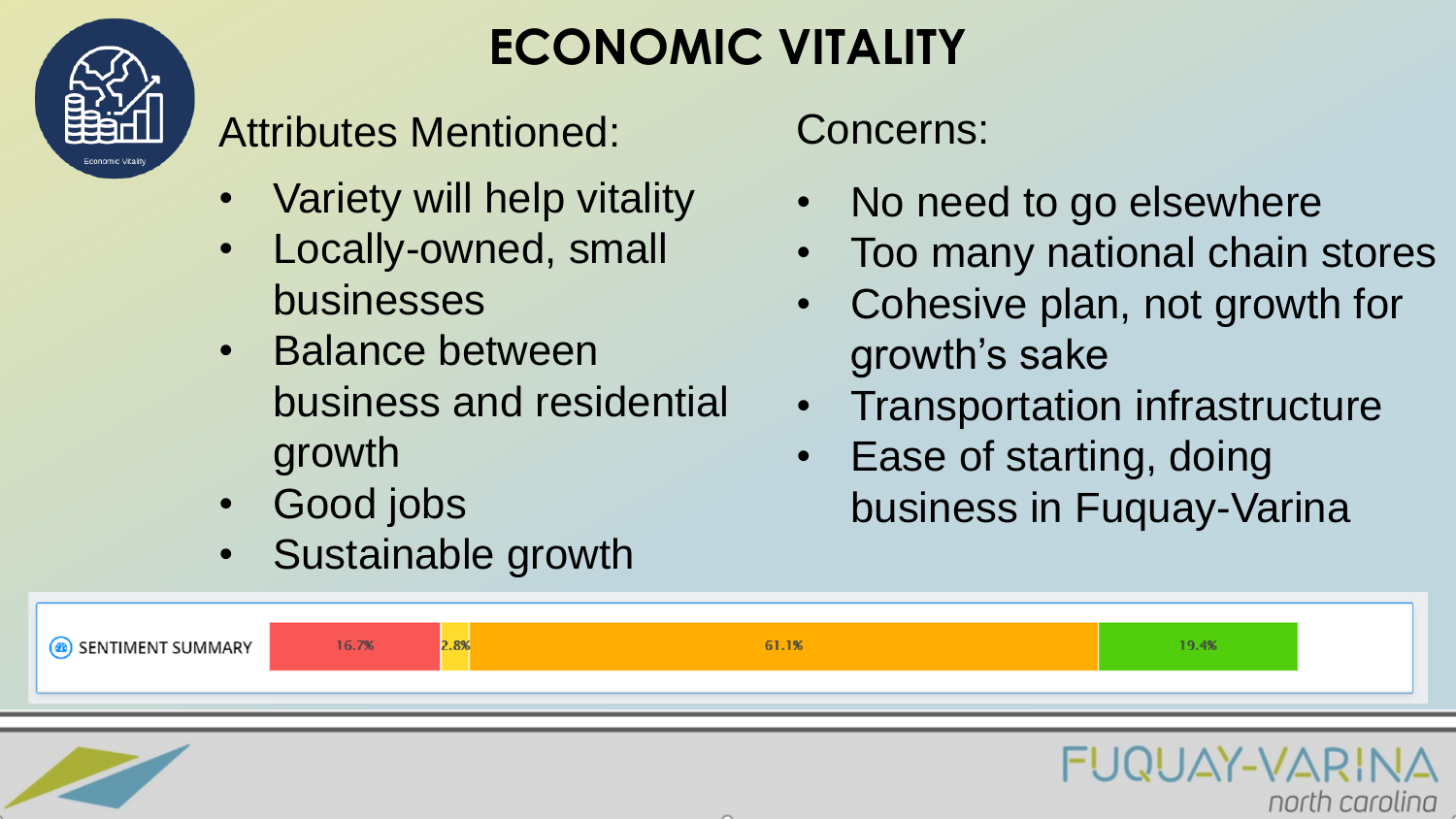

# **ECONOMIC VITALITY INITIATIVES IN FY 2023 RECOMMENDED BUDGET**

- **Transportation Plan update**
- **Circulator Study**
- Transportation Bond projects
	- Wallace Adcock
	- Whitted Road / Johnson Pond
- Powell Bill projects (sidewalk, crosswalk, resurfacing)
- Economic Development Marketing Plan, Campaign, Strategic Plan



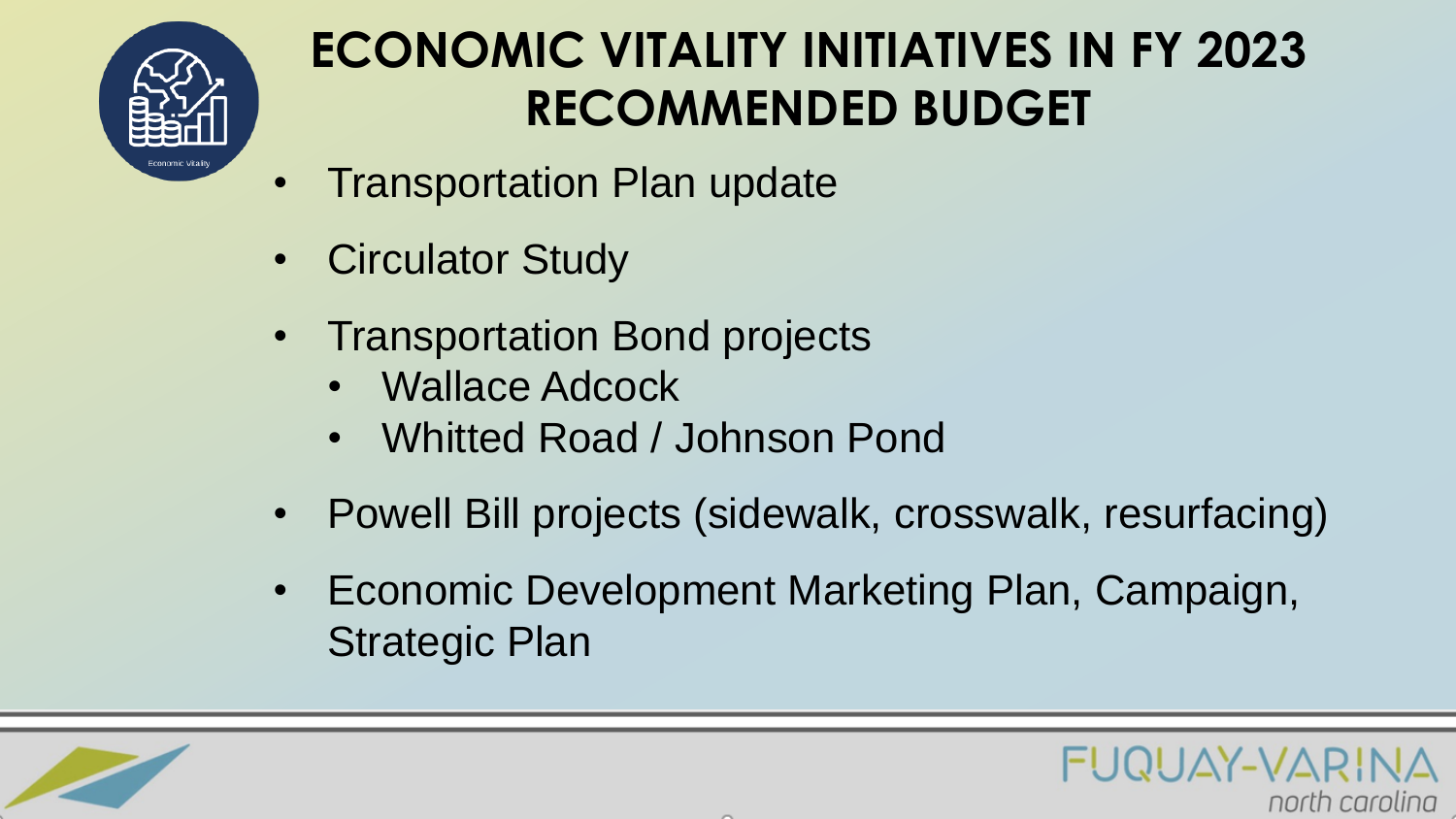

## **FISCAL STRENGTH**

#### Attributes Mentioned:

- Good Stewardship
	- Balanced budget
	- Bond rating, debt level
	- Fund Balance

#### Concerns:

- Electronic payment system (EFT)
- **Transparency**
- Leverage outside sources of revenue
- Ability to maintain good financial position due to growth

| SENTIMENT SUMMARY | 16.2% | 59.5% | 1.6% |
|-------------------|-------|-------|------|
|                   |       |       |      |